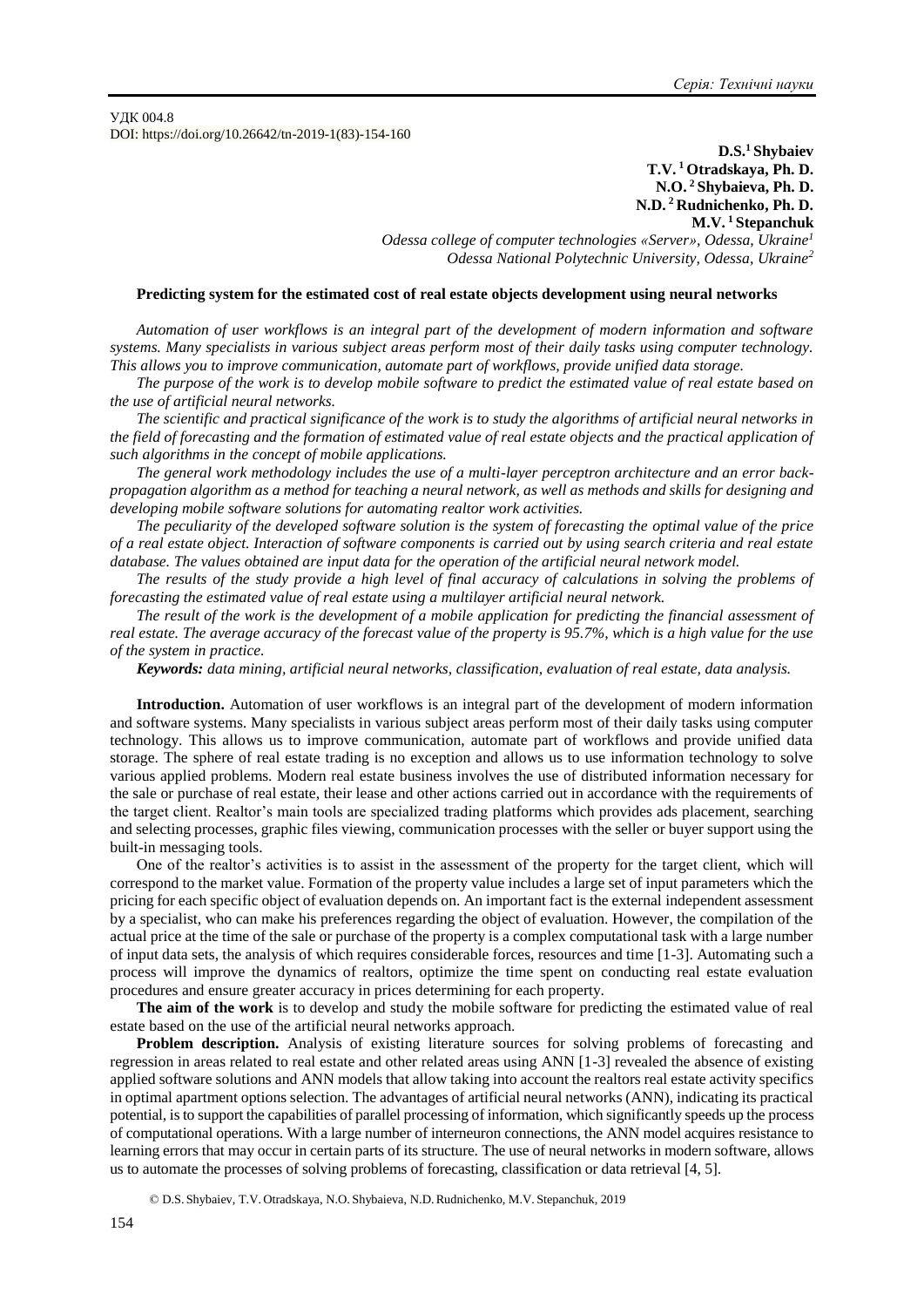Currently, ANN capabilities are often used in practice for solving forecasting problems. In this regard, the proposed approach for information system development, which implements the INS model, can serve as a base for selecting the optimal values when evaluating real estate objects [6-8].

Solving the problem of estimating the property value by manual methods, which include analyzing the real estate market, currency markets and taking into account many factors related to the pricing of real estate, is an extremely complex and computationally expensive process. Automating such a process will significantly improve the efficiency of realtors, increase the accuracy of pricing for a property and search for a similar group of objects according to the established list of criteria.

A sample of data for analyzing key market value indicators for a property is performed by processing free databases to search for similar offers (fig.1). This task was performed by developed automated data parser usage, which can collect information on all real estate objects, according to a predetermined range. The data samples are based on the use of multi-criteria conditions created by the system's user, ensuring the search for the best matches between the existing objects in the real estate market and the optimal search result of the user.

The next step is a statistical test for the data obtained effectiveness, which is ensured through continuous training of the ANN model. Based on the fact that in most situations, the problem of forecasting is a special case of the regression problem, it is advisable to carry out its solution on the basis of such architectures: multilayer perceptron, radial-basic network, Volterri network, Elman network.

In connection with the frequent and effective use of the ANN multilayer perceptron architecture in the practice of solving problems of classification and regression [9], it is possible to construct a model based on it.

When solving the problem of real estate appraisal, a multilayer perceptron architecture was chosen. The criteria that were formed for the implementation of training processes and the use of the ANN model are: area, infrastructure development, age of the house, layout, number of floors, condition of the room, floor of living space, type of house, number of rooms, area of real estate, house condition.

Each criterion is used to determine the optimal variant of the user's search query and to build the final sample for all the available options that are suitable for the condition. In order to create a neural network model, each criterion corresponds to an input neuron that is part of the ANN.

The formed ANN model is unable to process such descriptions properly, resulting in the need to improve the quality of the final data selection, which is a time consuming process.

There are 11 neurons on the first hidden layer, the second and the third layers have 15 and 25 neurons accordingly. 5800 objects from the learning sample are assigned for training. The values of the layers number and hidden neurons are determined empirically to ensure the ANN correct learning process.

To evaluate the performance of the ANN model, the least square method is used to find an approximate solution of an excess-level system. To evaluate the performance of the ANN model, the approximate solution method is used.

This practical method is applicable when solving systems of linear equations. In particular, the expediency of its use in our case lies in the possibility of estimating parameters in a linear regression.

The neuron activation function must be delimited to use the back propagation method.



*Fig. 1. The scheme of the neural network sampling*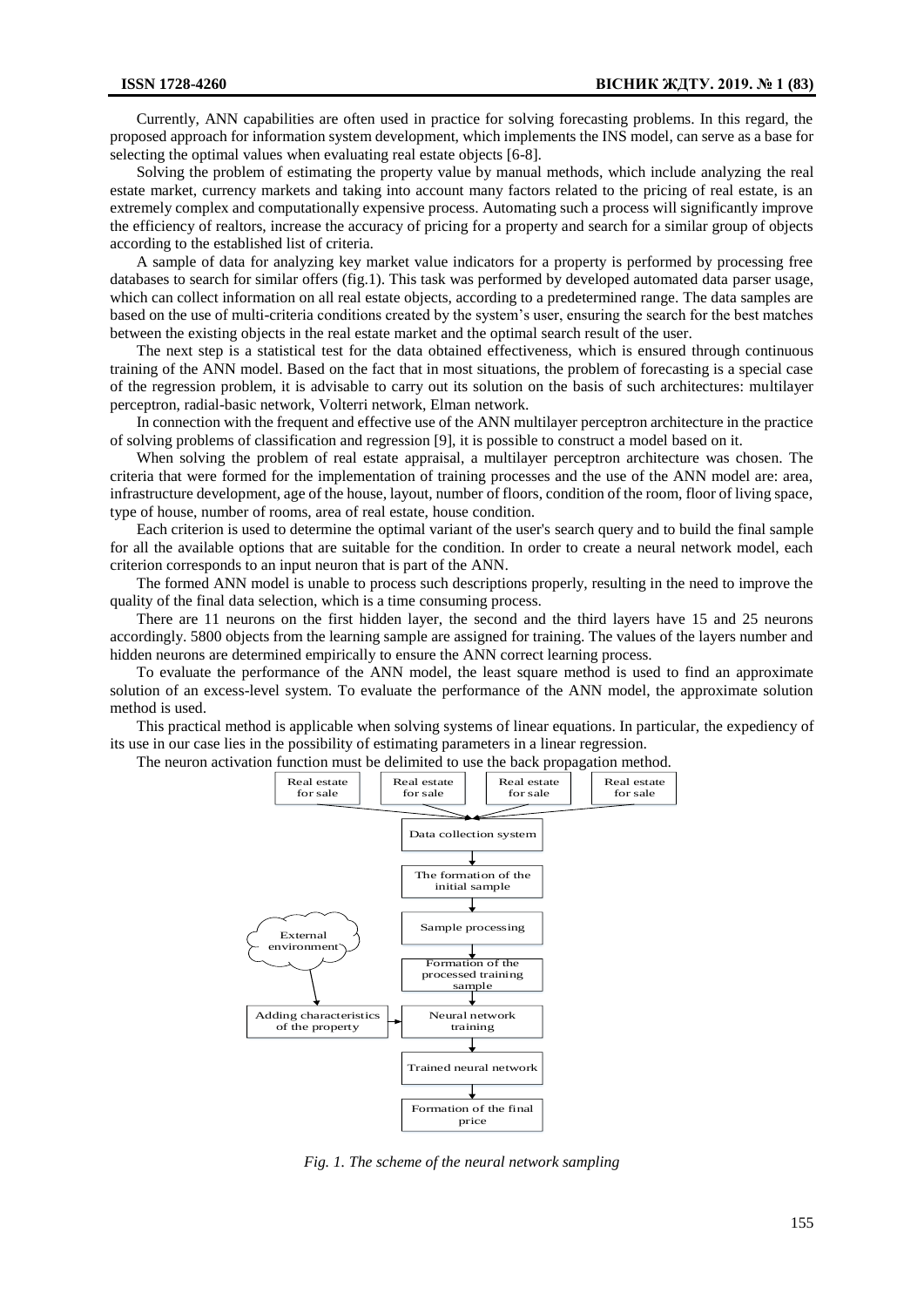To implement developed ANN model we'd used the backpropagation algorithm. The network has a set of inputs  $x_{1}$ , ...,  $x_{n}$  and target output price variable and many internal nodes. Let w<sub>r</sub> {i, j} be the weight of the connection connecting the i-th and j-th nodes, and  $o_{\alpha}$  {i} - the output of the i-th node. According to the selected test data set, it is possible to form the initial error function obtained by the least squares method, which has the form:

$$
E\left(\{w_{i,j}\}\right) = \frac{1}{2} * \sum_{k \in outputs} (t_k - o_k)^2
$$
\n<sup>(1)</sup>

As design methods, use-case means are applied. In order to formalize the logic of developing a future software system, a diagram of use cases has been formed (fig. 2).



*Fig. 2. Software Solution Use Case*

A key feature of the developed software solution is a component for predicting the optimal value of the property price. The interaction of software components is performed by using search criteria and a real estate database. The values obtained are the input data for the operation of the ANN model.

The developed software solution has a client-server architecture and allows processing a large number of user requests on a centralized server. The target platform is the Android operating system, the software implementation was performed using Java, Android SDK, the Google TensorFlow library to implement machine learning functions, and the Google Firebase database was selected to store data. The client side is designed to set the values of the input criteria, generate and send a set of input data for ANN learning at the server part and display the results obtained. The server part responsible for supporting the construction of the ANN is implemented on the basis of the python language using Google TensorFlow API. The server's backend based on serverless approach using Firebase. In order to form the logic of user behavior when working with a software solution, a diagram of a sequence of actions was drawn up, which is shown in Fig. 3.

The developed mobile application is highly loaded and allows processing a large number of user transactions passing through the created INS model.

After completing the design stage of a software application, its development has been completed with subsequent correction of errors that have occurred, and functional components have been reworked to increase the efficiency of the application on different versions of mobile devices and running different Android operating system versions.

The software interface is designed, two main activities are shown in Fig. 4.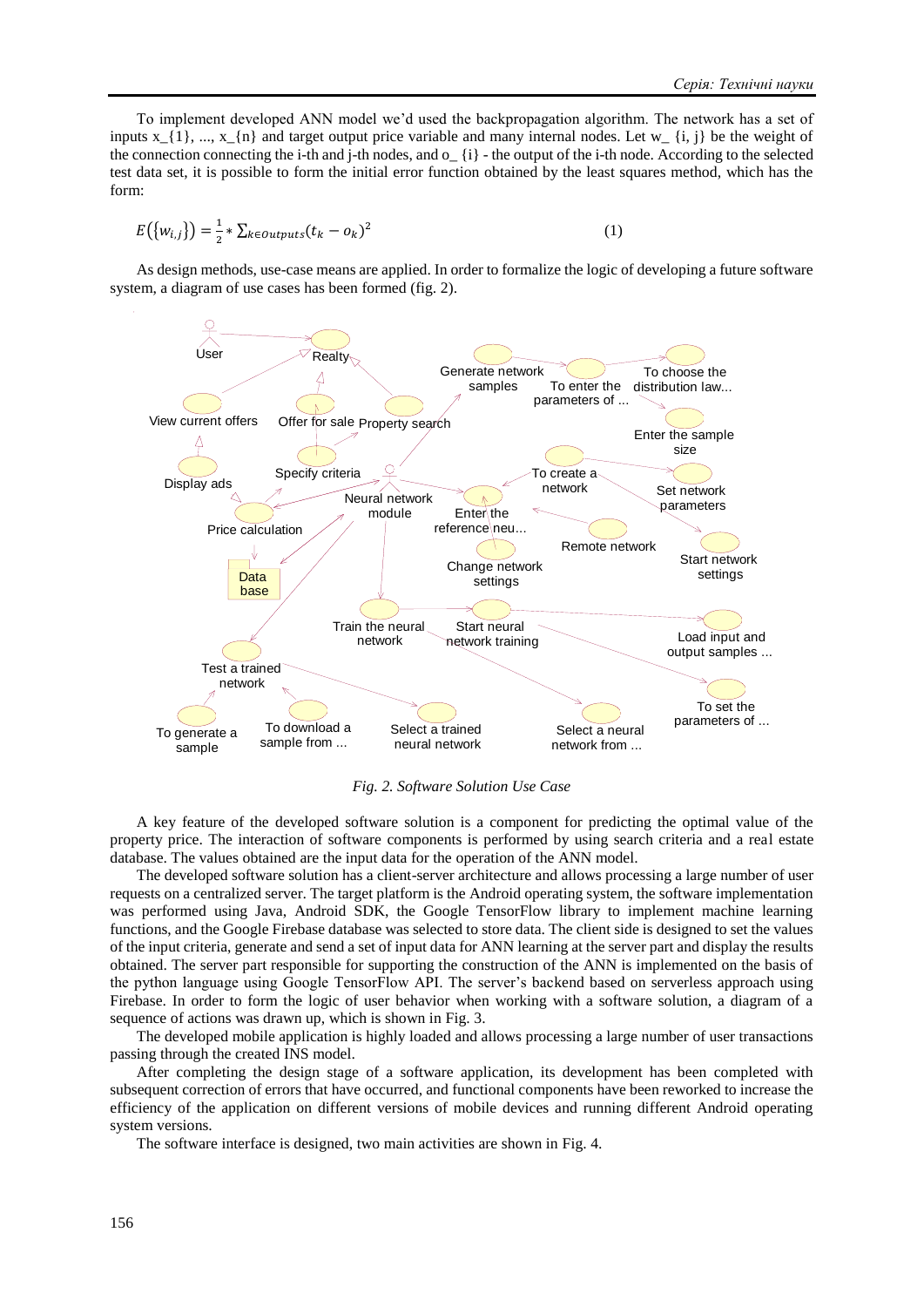Each user has a personal account that allows him to save the selected results, as well as view the statistics of search queries for a period of time. This improves the quality of work of realtors, provides a convenient system for viewing data and the ability to predict the real estate value.



*Fig. 3. User actions sequence diagram in real estate valuation*

**ANN work analysis.** Studing the ANN work as part of a mobile software solution is a complex task that requires the use of modern solutions that will improve the accuracy of the final forecasting, improve the data sampling. One of the input data normalization methods used in the system is batch normalization (packet normalization).

Batch normalization provides the ability to normalize the input data in order to obtain a zero expectation and unit variance. Normalization is performed before entering each layer. This method allows solving the problem of distortion due to expectation and dispersion of the ANN signal, even after the normalization of such a signal at the model inputs. This can lead to inconsistencies between gradients at different levels of the ANN.

For the selected batches, the expectation and variance were calculated according to:

$$
\mu_{\beta} = \frac{1}{m} \sum_{i=1}^{m} x_i
$$
\n(2)

 $\sigma_{\beta}^2 = \frac{1}{m}$  $\frac{1}{m}\sum_{i=1}^{m}(x_i-\mu_{\beta})^2$ (3)

Using the obtained statistical characteristics, the activation function was transformed to bring it to zero expectation and zero dispersion in the entire batch.

$$
\widehat{x}_t = \frac{x_t - \mu_\beta}{\sqrt{\sigma_\beta^2 + \epsilon}},\tag{4}
$$

where  $\epsilon > 0$  is a parameter performing the division test by 0. To obtain the final value of the activation function y, it is necessary to test for the ability of generalization, thereby obtaining the final activation function:

$$
y_i = \gamma \hat{x}_i + \beta
$$
 (5)  
where  $\beta$  and  $\gamma$  are parameters of the batch normalization with which the system is trained.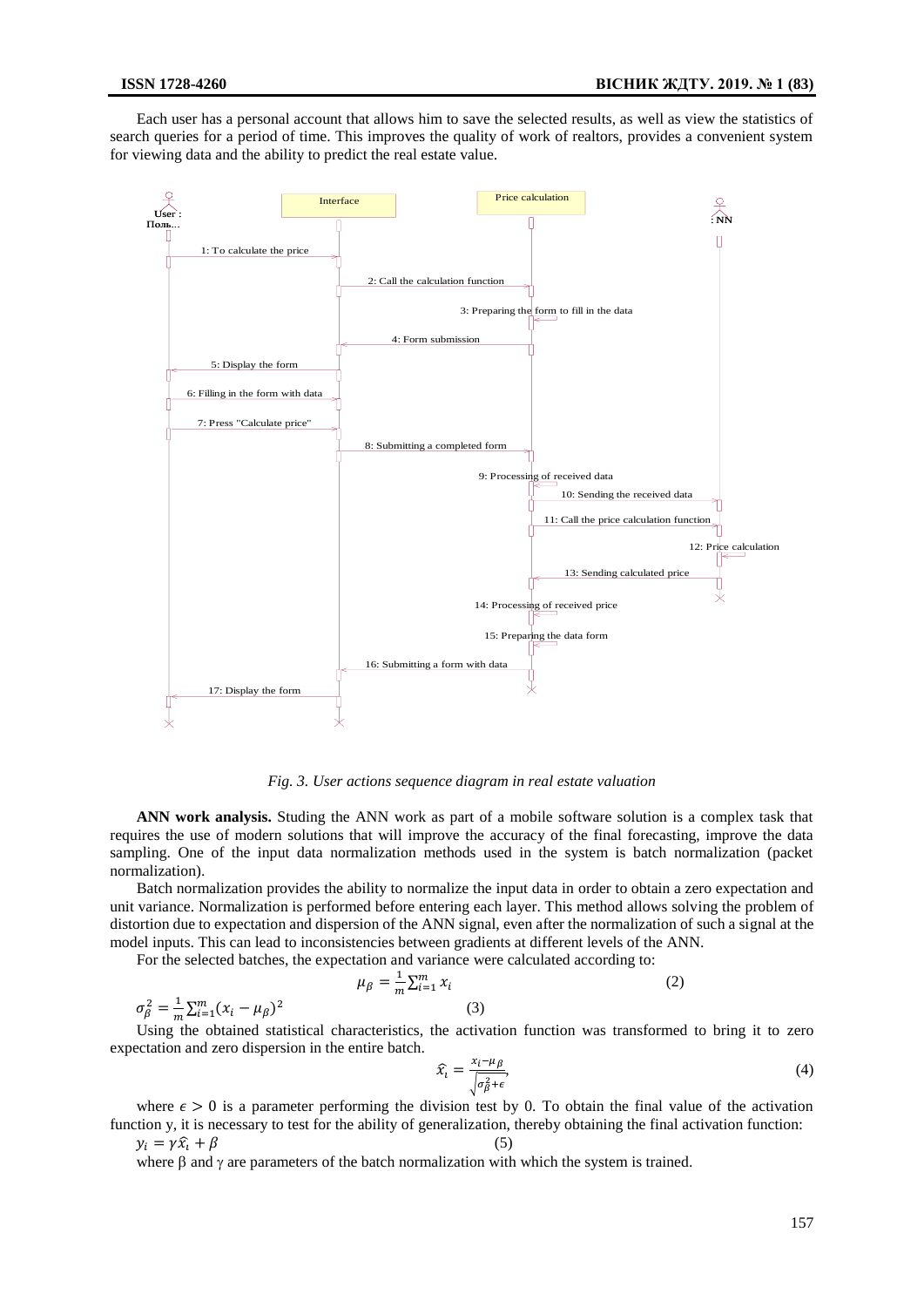| $\overline{\phantom{a}}$     | <b>* €.µ  96% ■ 09:11</b> |          |
|------------------------------|---------------------------|----------|
| Pricing                      | $\equiv$                  | $\alpha$ |
| <b>Location</b> area         |                           |          |
| <b>Arcadia</b>               |                           |          |
| <b>Infrastructure</b> level  |                           |          |
| Low                          |                           |          |
| <b>Transport development</b> |                           |          |
| Low                          |                           |          |
| <b>House</b> condition       |                           |          |
| <b>Without repair</b>        |                           |          |
| Wall type                    |                           |          |
| <b>Brick</b>                 |                           |          |
| <b>Total</b> area            |                           |          |
|                              |                           |          |
|                              |                           |          |
| Number of rooms              |                           |          |
| Floor                        |                           |          |
|                              |                           |          |
| Total floors                 |                           |          |
|                              |                           |          |
| Property price \$            |                           | 龠        |
|                              |                           |          |
| s<br>曲<br>Calculator         |                           |          |

*Fig. 4. Interface windows of a developed mobile application*

The minimization of the neural network training mean square error is carried out on the basis of the least squares method application. The splitting is performed according to the batch, as the main type of ANN training periods formation. Dependency between batch means square error value and batch number is shown in Fig. 5.



*Fig. 5. Batch mean square error*

After identifying the errors for each batch separately, it becomes possible to form a chart of errors for all epochs (Fig. 6), which went through the constructed model in both directions during the entire ANN cycle.

The result of the obtained results analysis is to identify the total error of the system for predicting the value of real estate. The prediction accuracy is 95.7%, which is a high accuracy parameter given the complex criteria that affect pricing.

In order to provide experimental research estimates of the various apartments cost were carried out, results are shown in table 1.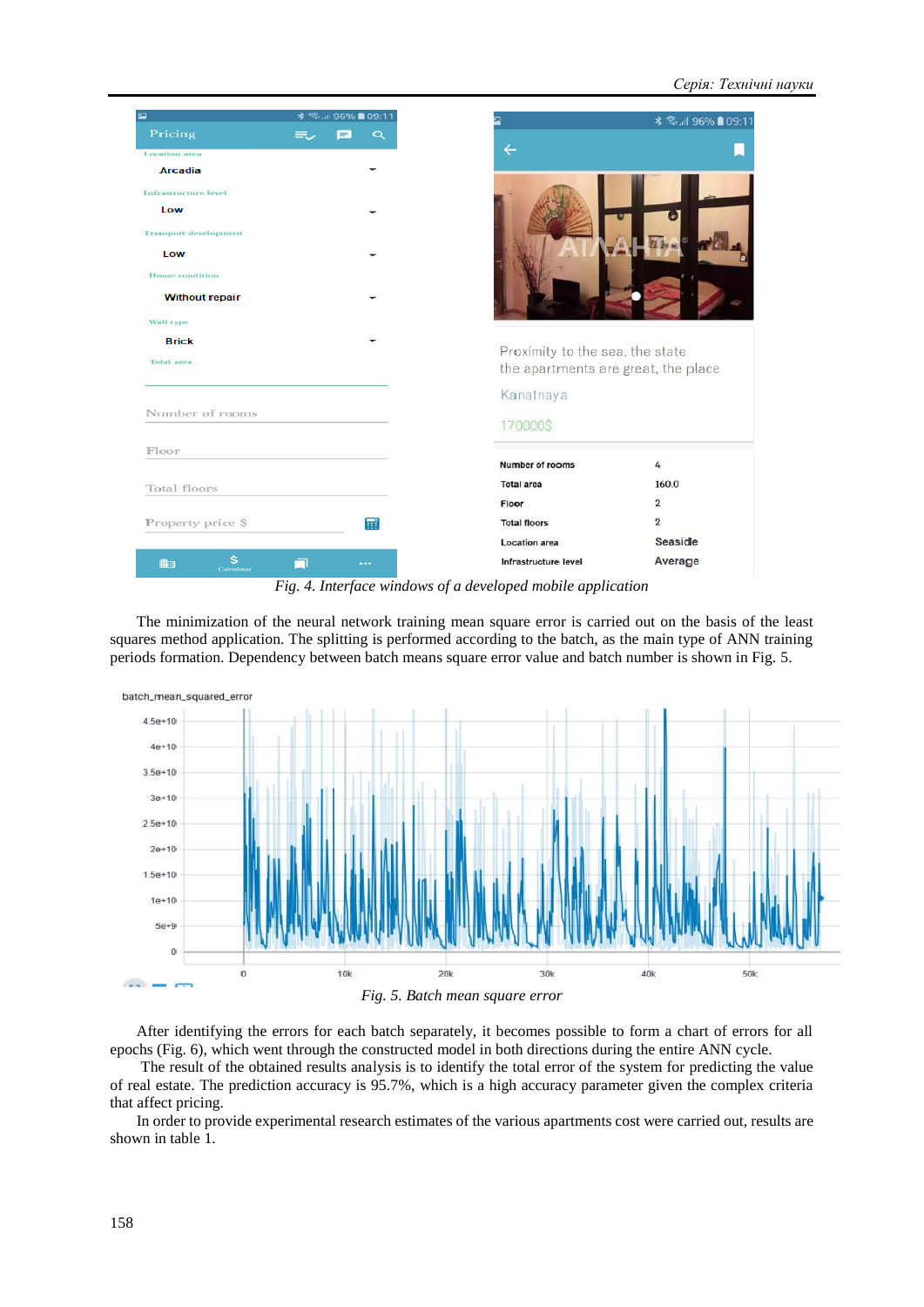*Table 1*

| Sample size | Flat Type   | Average cost, dollars | NN estimated cost, dollars |
|-------------|-------------|-----------------------|----------------------------|
| 150         | One room    | 24 000                | $20550 - 21520$            |
| 250         | Two rooms   | 32 000                | $31920 - 32750$            |
| 200         | Three rooms | 40500                 | $40\,250 - 43\,125$        |
| 100         | Four rooms  | 52 000                | $50000 - 53500$            |

*The results of experiments on the use of the developed software application*

The results of the actual data samples studing show the variation in the predicted values of apartment prices are not significant, within 6-8 percent, which testify to the adequacy of the created model work.



*Fig. 6. The schedule of error by epoch*

Application of the developed ANN model as the main algorithmic tool capable of analyzing large amounts of information and selecting the optimal search results will further improve the accuracy of the resulting estimates.

**Conclusion.** The result of the work is the development of a mobile application for predicting the financial assessment of real estate using ANN. The mobile application is designed for use by realtors for the selection and assessment of real estate and for market ordinary consumers. As a data processing and decision-making system, the created ANN model is used, which functions on the basis of the Rumelhart multilayer perceptron algorithm application, the method of training a neural network based on the back propagation error algorithm. In the future, it is possible to add a number of regularization functions to the model in order to improve its accuracy.

## **Список використаної літератури:**

- 1. Оптимизация отбора и анализа информации в разноструктурных хранилищах данных / *Д.С. Шибаев, В.В. Вычужанин, Н.О. Шибаева, Н.Д. Рудниченко* // Информатика и математические методы в моделировании. – 2017. – № 3. – C. 318–324.
- 2. [Оптимизация методов прогнозирования, обработки и анализа информации в разноструктурных](http://search.ebscohost.com/login.aspx?direct=true&profile=ehost&scope=site&authtype=crawler&jrnl=22235744&AN=130634764&h=mCwr9vV7FP90XrCHk5ej1Ns51H1x8FrNMWB%2FjPXL1fiVowx0zKMDKJnmohyAXxyUCWf5umjU%2FYJYA%2Fc33yY%2BYw%3D%3D&crl=c)  [хранилищах данных](http://search.ebscohost.com/login.aspx?direct=true&profile=ehost&scope=site&authtype=crawler&jrnl=22235744&AN=130634764&h=mCwr9vV7FP90XrCHk5ej1Ns51H1x8FrNMWB%2FjPXL1fiVowx0zKMDKJnmohyAXxyUCWf5umjU%2FYJYA%2Fc33yY%2BYw%3D%3D&crl=c) / *Д.С. Шибаев, В.В. Вычужанин, Н.О. Шибаева, Н.Д. Рудниченко* // Информатика и математические методы в моделировании. – 2018. – № 1. – C. 78–85.
- 3. *Рудниченко Н.Д.* Разработка модели нейросети для прогнозирования риска отказов компонентов сложных технических систем / *Н.Д. Рудниченко, В.В. Вычужанин* // Информатика и математические методы в моделировании. – 2016. – № 4. – С. 333–338.
- 4. *Michael S. Gashler Ashmore* Training Deep Fourier Neural Networks To Fit Time-Series Data / *S.Gashler Michael, C.Stephen* // International Conference on Intelligent Computing. – Cham : Springrt, 2014. – С. 48–55.
- 5. *Горбань А.Н.* [Обучение нейронных сетей](http://lib.sibnet.ru/book/11961) / *А.Н. Горбань.* М. : СП ПараГраф, 1990.
- 6. *Осовский С.* Нейронные сети для обработки информации / *С.Осовский* ; пер. с польского *И.Д. Рудинского.* – М. : Финансы и статистика, 2002. – 344 с.
- 7. *Горбань А.Н.* Обобщенная аппроксимационная теорема и вычислительные возможности нейронных сетей / *А.Н. Горбань* // Сибирский журнал вычислительной математики. – 1998. –Т. 1, № 1. – С. 12–24.
- 8. *Розенблатт Ф.* [Принципы нейродинамики: Перцептроны и теория механизмов мозга](http://www.raai.org/library/books/other/ros_principles2.djvu) / *Ф.Розенблатт*. – М. : Мир, 1965. – 480 с.
- 9. *Шадрина В.В.* Применение методов прогнозирования в технических системах / *В.В. Шадрина, Е.Ю. Косенко* // Известия Южного федерального университета. Технические науки. – 2011. – № 2. – Т. 115. – С. 141–145.